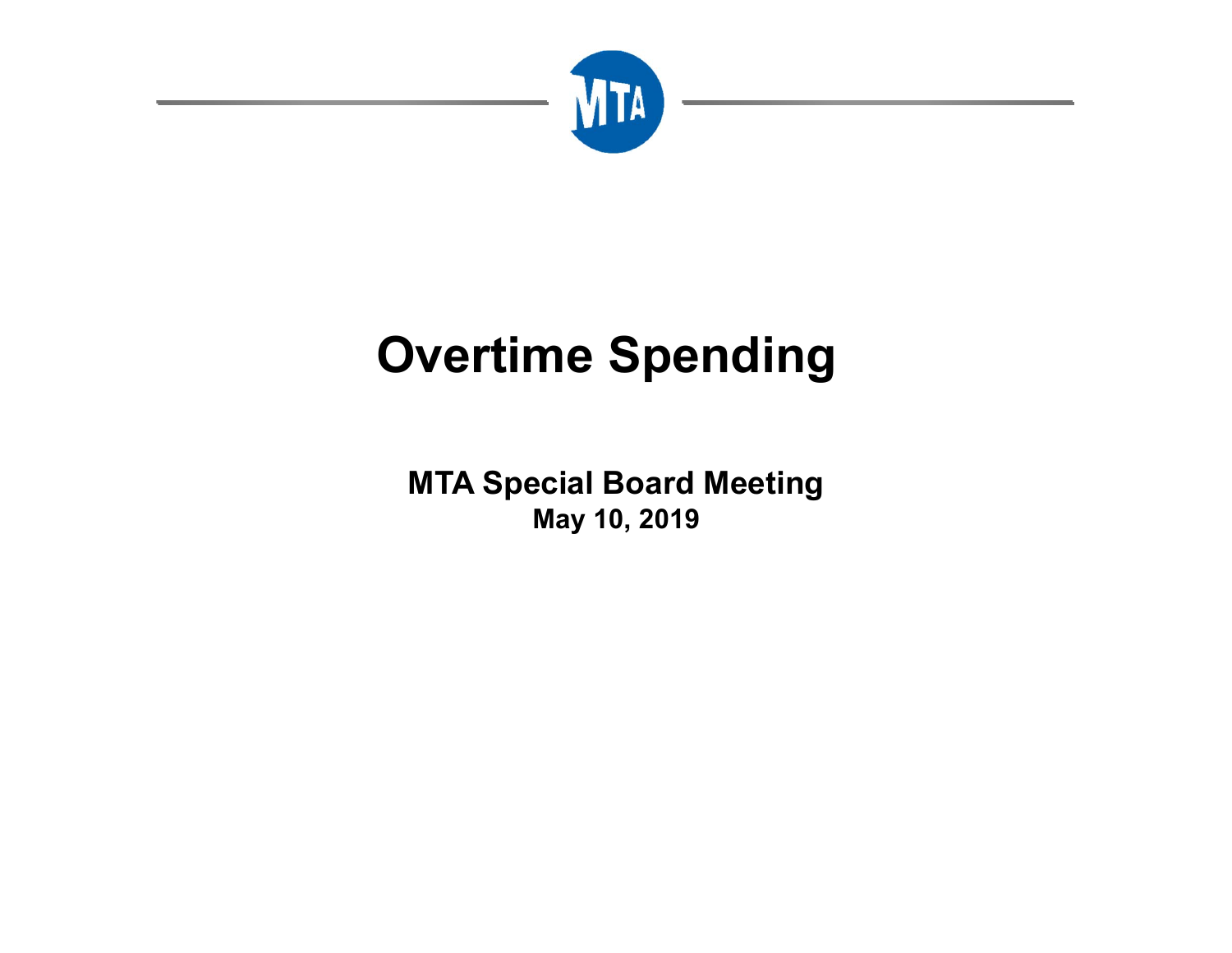

## **Total Overtime**

**(in millions)**

ADOPTED BUDGET IN ACTUALS

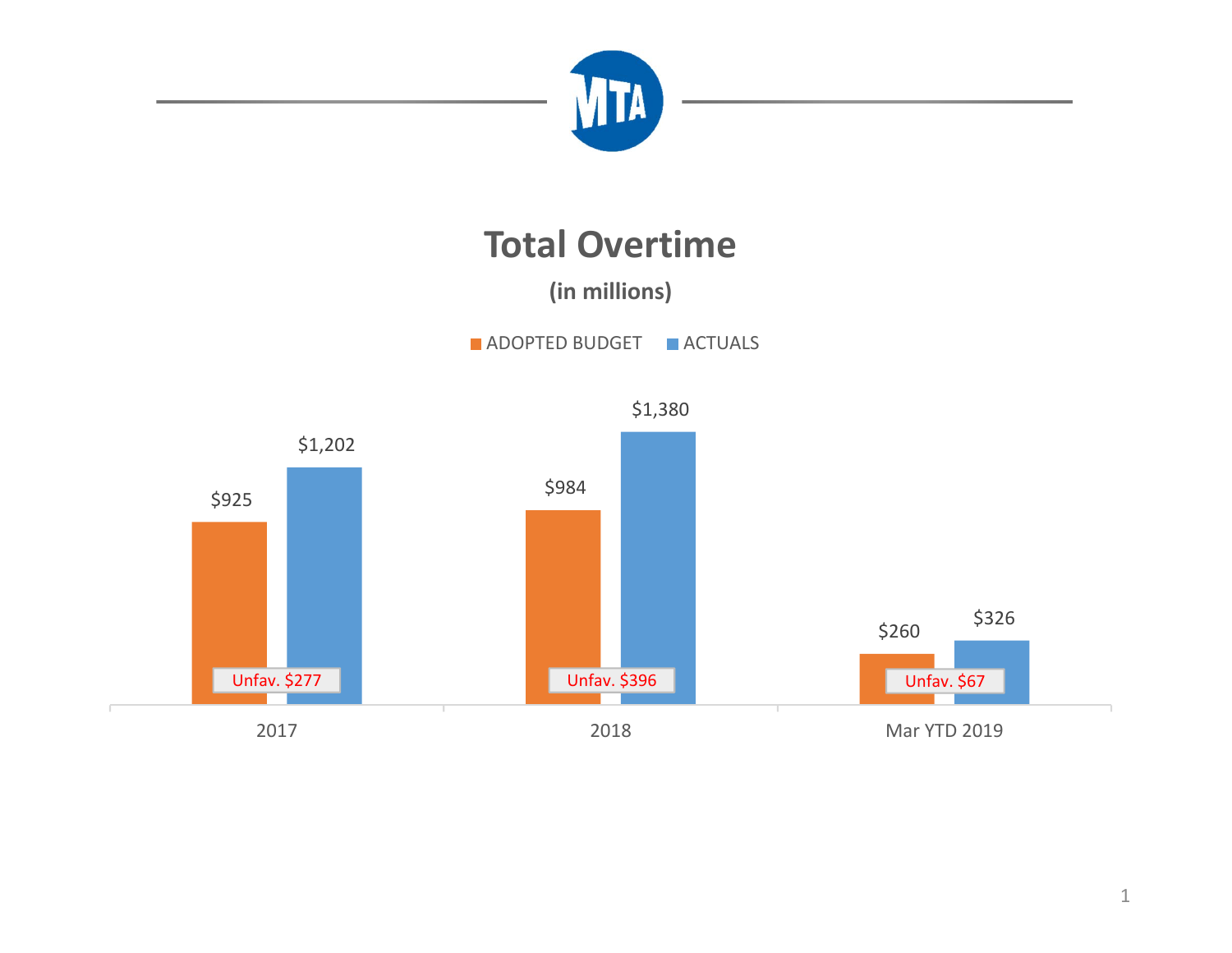

#### **2017 Total Overtime**

(in millions)

**\$1,202** 

**\$925** 

**Unfav\$277**

#### Non‐Reimbursable (\$181 million)

 $\overline{\phantom{a}}$  **NYCT (\$149 million)** The Subway Action Plan (SAP) was launched in August ‐ after the budget was adopted in the February Financial Plan and contributed (\$46M) to the overage. This included support to accelerated subway car overhauls and conduct targeted car reliability campaigns *(\$28M),* the water management initiative, i.e., system‐wide clearing of track drains *(\$5M),* and accelerate repair of track defects *(\$3M).* Non‐SAP related track, signals and power maintenance programs mostly in response to the declaration of an emergency in March 2017 (\$45M), vacancy/absentee coverage (\$33M), subway service delays and bus traffic congestion (\$21M), and weather‐related coverage (\$5M)

2017 Overage of \$277 Million - Major Drivers

- $\overline{a}$  **MTAHQ (\$13 million)** MTA Police homeless outreach activity (\$2M), backfill (\$2M), special events coverage (\$1M), Amtrak Penn Station coverage (\$1M), heightened alerts (\$1M), two‐car patrol coverage (\$1M), and the LIRR alcohol ban (\$1M)
- $\blacksquare$  **LIRR (\$12 million)** Vacancies and lower employee availability in the Maintenance of Equipment Department (\$7M); enhanced maintenance and modification activities in the Right of Way Maintenance Department and support of Penn Station Amtrak state of good repair efforts (\$5M)
- $\overline{\phantom{a}}$  **MTA Bus (\$11 million)** higher running time due to traffic congestion, increased maintenance on aged fleet, shuttle support service, and availability coverage

Reimbursable (\$96 million) – NYCT (\$76M) for coverage mainly necessitated by SAP work; other capital project support requirements, vacancies, and absenteeism; and at the LIRR (\$20M) for Main Line Double‐Track work, Hicksville Station Improvements, East Side Access, West Side Yard overbuild, Annual Track Program, and Speonk to Montauk Signal work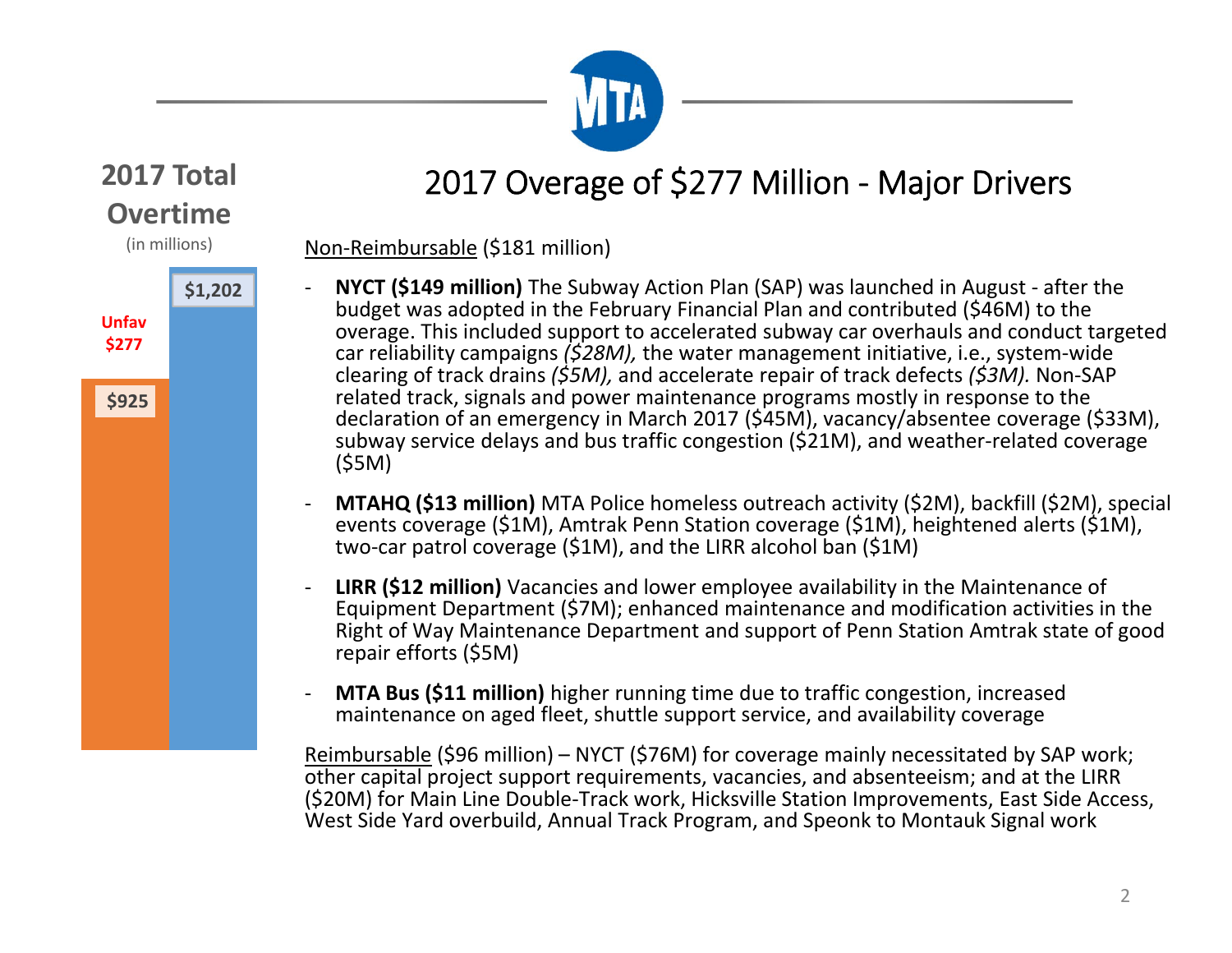

### 2018 Overage of \$396 Million ‐ Major Drivers

Non‐Reimbursable (\$272 million)

- ‐ **NYCT (\$219 million)** Of this amount, \$105M reflects the impact of an augmented Subway Action Plan for clearing subway drains, remedying track and signal defects, acceleration of the subway car overhaul program, targeted car reliability campaigns, and station cleaning improvements; subway service delays and bus traffic congestion (\$52M); weather‐related coverage (\$22M), vacancy/absentee coverage (\$19M), and ongoing maintenance programs (\$17M)
- **LIRR (\$25 million)** Vacancies and lower employee availability in the Maintenance of Equipment and Transportation Departments (\$12M), Forward Initiative, enhanced track inspection and maintenance work, support of Penn Station Amtrak state of good repair efforts (\$6M), and weather‐related coverage (\$2M)
- ‐ **MTAHQ (\$14 million)** MTA Police deployment for homeless outreach (\$8M), support for subway littering initiative (\$2M), and backfill coverage (\$4M); and MTA IT cybersecurity work (\$1M)
- $\overline{a}$  **MTA Bus (\$10 million)** higher running time due to traffic congestion and retroactive wage agreement payments
- **MNR (\$5 million)** higher weather‐related events (\$4M)

Reimbursable (\$124 million) – NYCT (\$91M) includes SAP costs, and for coverage necessitated by vacancies and absenteeism as well as for other capital support requirements; and at the LIRR (\$32M) for Main Line Double‐Track work, Hicksville & Wantagh Station Improvements, East Side Access, East Rail Yard, Annual Track Program and Buckram Road Bridge Replacement